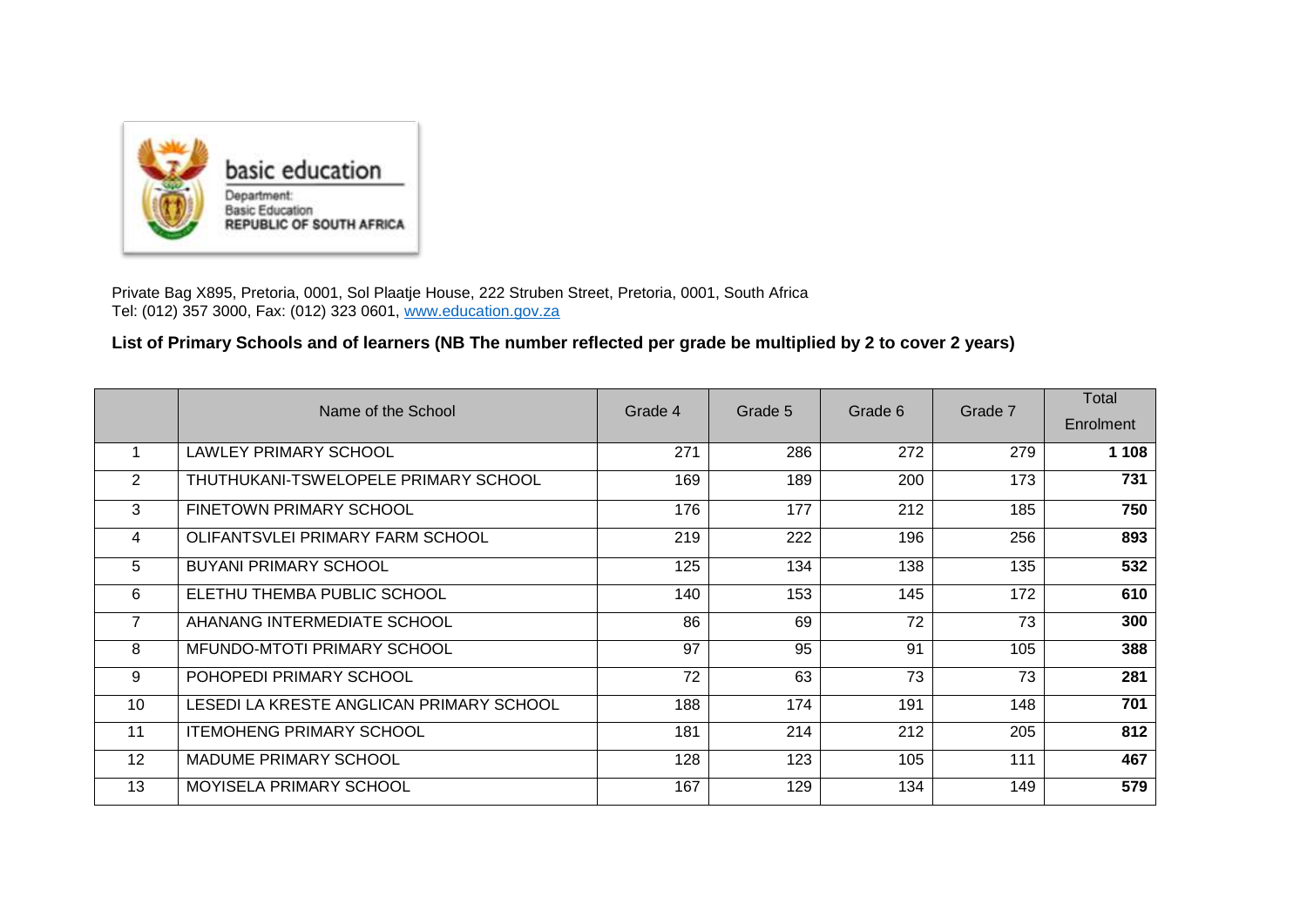| 14 | NOMINI PRIMARY SCHOOL                 | 187 | 148             | 160             | 170              | 665 |
|----|---------------------------------------|-----|-----------------|-----------------|------------------|-----|
| 15 | PUDUMO PRIMARY SCHOOL                 | 83  | 87              | 101             | 82               | 353 |
| 16 | <b>QHAKAZANI PRIMARY SCHOOL</b>       | 169 | 206             | 176             | 195              | 746 |
| 17 | QOQISIZWE PRIMARY SCHOOL              | 119 | 114             | 122             | 112              | 467 |
| 18 | RADIPABI PRIMARY SCHOOL               | 127 | 119             | 135             | 120              | 501 |
| 19 | REAMOHETSOE PRIMARY SCHOOL            | 139 | 111             | 145             | 132              | 527 |
| 20 | REFALLETSE PRIMARY SCHOOL             | 195 | 159             | 172             | 175              | 701 |
| 21 | <b>REKGUTLILE PRIMARY SCHOOL</b>      | 141 | 150             | 176             | 154              | 621 |
| 22 | SEIPONE PRIMARY SCHOOL                | 54  | 75              | 67              | 78               | 274 |
| 23 | TSHEPANA PRIMARY SCHOOL               | 172 | 201             | 185             | 187              | 745 |
| 24 | <b>VULINDLELA PRIMARY SCHOOL</b>      | 170 | 173             | 137             | 166              | 646 |
| 25 | ZONKIZIZWE PRIMARY SCHOOL ORANGE FARM | 155 | 167             | 137             | 121              | 580 |
| 26 | INTLONIPHO PRIMARY SCHOOL             | 126 | 145             | 96              | 133              | 500 |
| 27 | LAUS DEO PRIMARY SCHOOL               | 202 | 127             | 152             | 124              | 605 |
| 28 | ORANGE FARM PRIMARY SCHOOL            | 190 | 152             | 169             | 198              | 709 |
| 29 | TIISETSO-BEKEZELA PRIMARY SCHOOL      | 230 | 229             | 209             | 250              | 918 |
| 30 | STRETFORD EXT 8 PRIMARY SCHOOL        | 159 | 150             | 122             | 135              | 566 |
| 31 | <b>GOVAN MBEKI PRIMARY SCHOOL</b>     | 222 | 231             | 217             | 190              | 860 |
| 32 | MOTHEO-FOUNDATION PRIMARY SCHOOL      | 222 | 246             | 239             | 233              | 940 |
| 33 | STEVE BIKO PRIMARY SCHOOL             | 99  | $\overline{73}$ | $\overline{77}$ | 69               | 318 |
| 34 | INKULULEKO YESIZWE PRIMARY SCHOOL     | 184 | 178             | 217             | $\overline{192}$ | 771 |
| 35 | LANGALIBALELE DUBE PRIMARY SCHOOL     | 158 | 162             | 132             | 130              | 582 |
| 36 | <b>IGUGULETHU PRIMARY SCHOOL</b>      | 175 | 179             | 171             | 146              | 671 |
| 37 | KANANA PARK PRIMARY SCHOOL            | 155 | 128             | 139             | 124              | 546 |

**Total enrolment = 22 974 X 2 years. Total number to be printed 45 948.**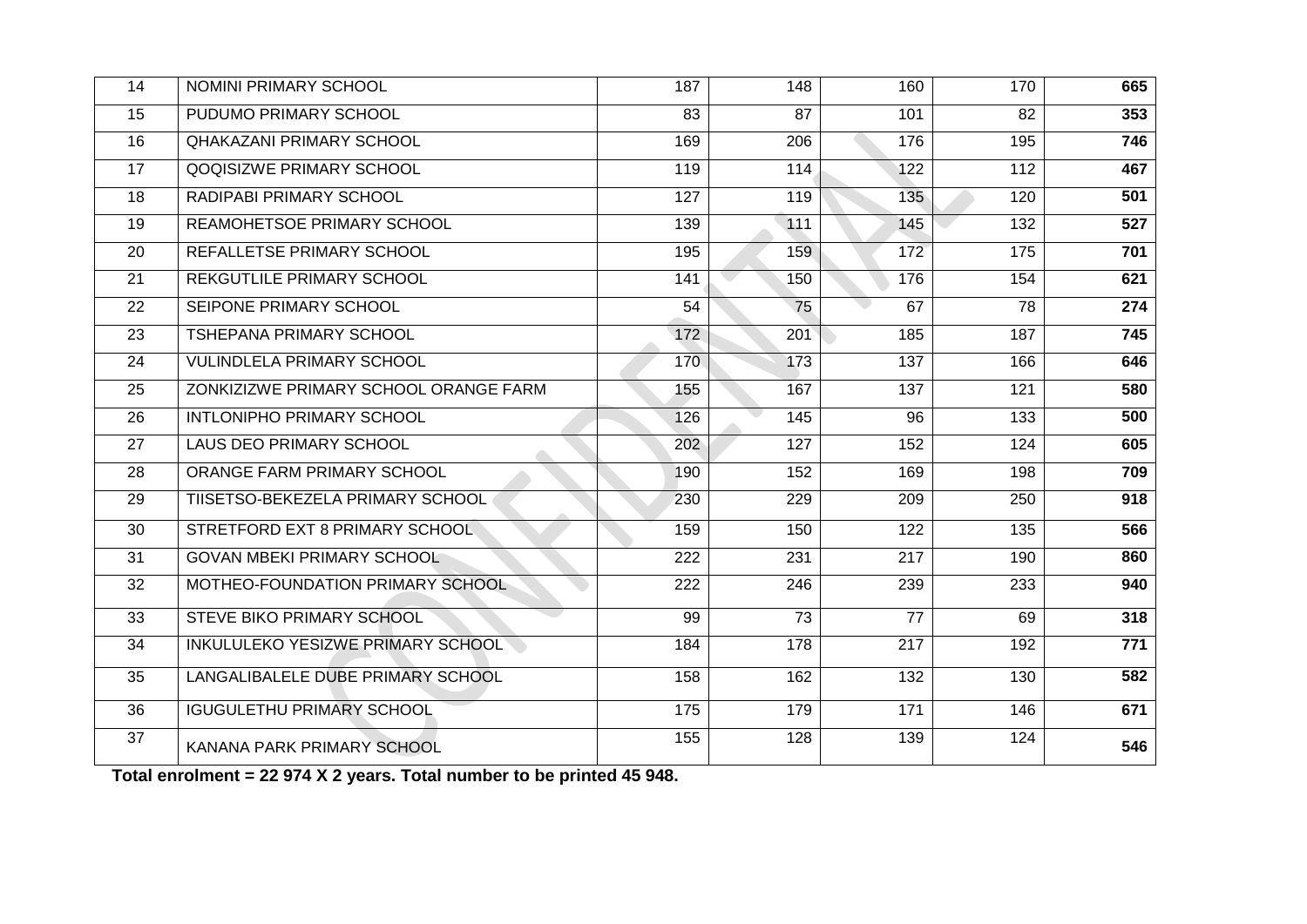## **List of Secondary Schools and number of learners (NB The number reflected per grade be multiplied by 2 to cover 2 years)**

| <b>No</b>      | Name of the School                      |                  | Grade 9 | Grade 10 | Grade 11 | Grade 12        | <b>Total</b>     |
|----------------|-----------------------------------------|------------------|---------|----------|----------|-----------------|------------------|
|                |                                         | Grade 8          |         |          |          |                 | Enrolment        |
| $\mathbf 1$    | DALEVIEW SECONDARY SCHOOL               | 337              | 456     | 396      | 162      | 101             | 1452             |
| 2              | MOSES MAREN MISSION TECHNICAL SECONDARY | 317              | 222     | 266      | 166      | 156             | 1 1 2 7          |
|                | <b>SCHOOL</b>                           |                  |         |          |          |                 |                  |
| 3              | ELETHU THEMBA PUBLIC SCHOOL             | $\overline{178}$ | 153     | 198      | 110      | $\overline{77}$ | $\overline{716}$ |
| 4              | THUSA-SETJHABA SECONDARY SCHOOL         | 302              | 297     | 350      | 358      | 140             | 1447             |
| 5              | AHA-THUTO SECONDARY SCHOOL              | 366              | 224     | 319      | 173      | 124             | 1 206            |
| 6              | <b>LESHATA SECONDARY SCHOOL</b>         | 379              | 434     | 557      | 390      | 244             | 2 0 0 4          |
| $\overline{7}$ | QOQA SECONDARY SCHOOL                   | 268              | 207     | 207      | 147      | 98              | $\overline{927}$ |
| 8              | RAPHELA SECONDARY SCHOOL                | 262              | 264     | 296      | 183      | 133             | 1 1 3 8          |
| 9              | THAMSANQA SECONDARY SCHOOL              | 353              | 310     | 373      | 277      | 117             | 1430             |
| 10             | <b>VULANINDLELA SECONDARY SCHOOL</b>    | 315              | 245     | 314      | 185      | 113             | 1 1 7 2          |
| 11             | SAKHISIZWE SECONDARY SCHOOL             | 265              | 234     | 343      | 201      | 110             | 1 1 5 3          |
| 12             | <b>JABULILE SECONDARY SCHOOL</b>        | 368              | 257     | 493      | 293      | 171             | 1 5 8 2          |
| 13             | THETHA SECONDARY SCHOOL                 | 331              | 305     | 446      | 256      | 184             | 1 5 2 2          |
| 14             | MPHETHI MAHLATSI SECONDARY SCHOOL       | 334              | 320     | 409      | 445      | 325             | 1833             |
| 15             | <b>QALABOTJHA SECONDARY SCHOOL</b>      | 257              | 273     | 364      | 281      | 125             | 1 300            |
| 16             | FINE TOWN SECONDARY SCHOOL              | 382              | 364     | 399      | 266      | 181             | 1 5 9 2          |
| 17             | <b>LAWLEY SECONDARY SCHOOL</b>          | 480              | 421     | 413      | 311      | 217             | 1842             |
| 18             | ORANGE FARM SECONDARY SCHOOL            | 271              | 195     | 233      | 121      | 106             | 926              |
| 19             | TSHEPO YA RONA SECONDARY SCHOOL         | 275              | 211     | 205      | 179      | 101             | 971              |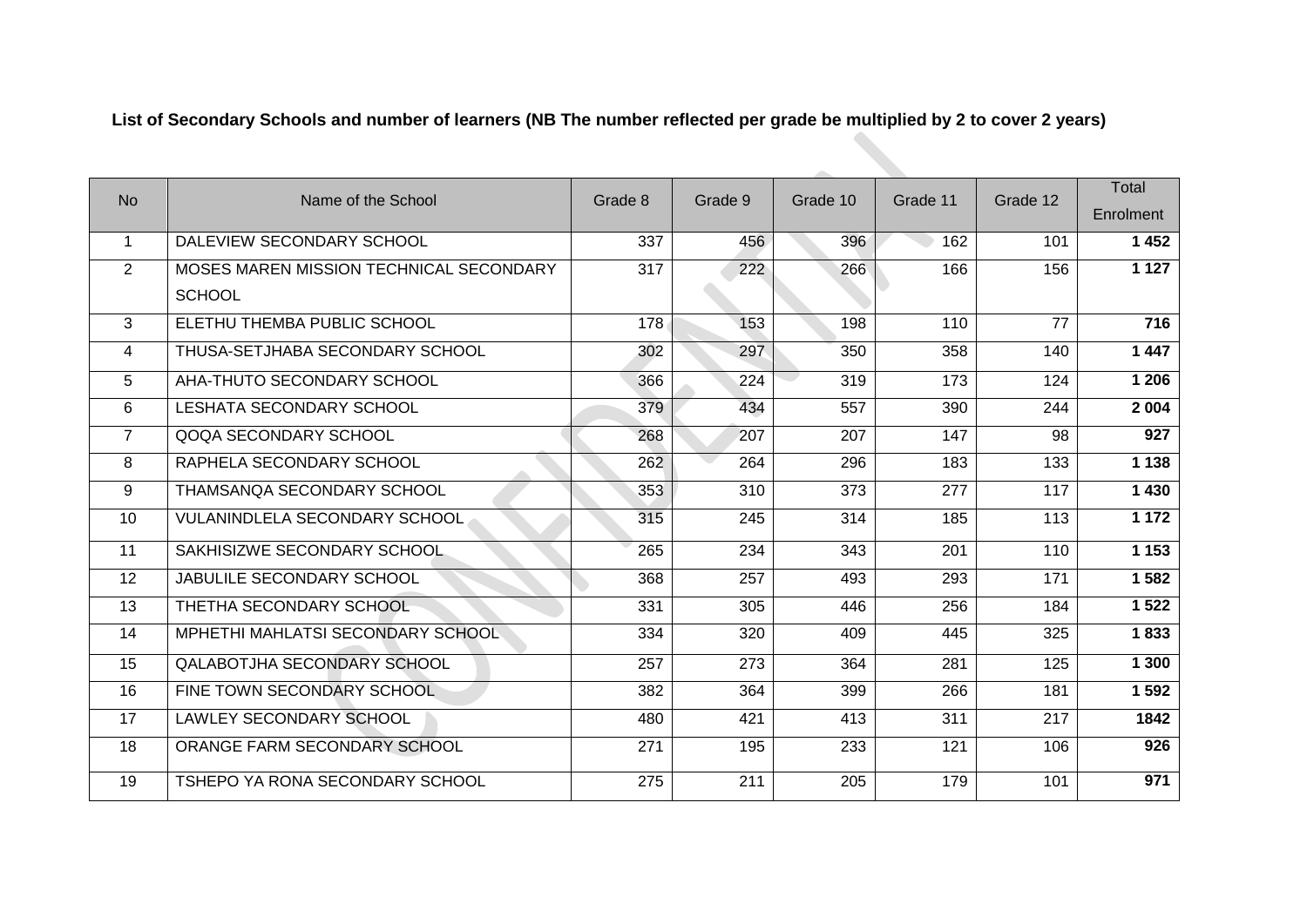| <b>Scripted Lesson Plans (Learner Book)</b> | <b>Learner Book per Grade</b>   | <b>Number of pages per Learner Book</b><br>Printed both side of the page<br>excluding covers     |
|---------------------------------------------|---------------------------------|--------------------------------------------------------------------------------------------------|
| Sexuality education in Life Orientation     | Grade 4                         | 48 Pages                                                                                         |
| Sexuality education in Life Orientation     | Grade 5                         | 60 Pages                                                                                         |
| Sexuality education in Life Orientation     | Grade 6                         | 47 Pages                                                                                         |
| Sexuality education in Life Orientation     | Grade 7                         | 34 Pages                                                                                         |
| Sexuality education in Life Orientation     | Grade 8                         | 36 Pages                                                                                         |
| Sexuality education in Life Orientation     | Grade 9                         | 50 Pages                                                                                         |
| Sexuality education in Life Orientation     | Grade 10                        | 59 Pages                                                                                         |
| Sexuality education in Life Orientation     | Grade 11                        | 52 Pages                                                                                         |
| Sexuality education in Life Orientation     | Grade 12                        | 30 Pages                                                                                         |
| <b>Educators Guide</b>                      | <b>Educator Guide per grade</b> | <b>Number of pages per Educator Book</b><br>printed on both side of the page<br>excluding covers |
| <b>Educator's Guide</b>                     | Grade 4                         | 70                                                                                               |
| <b>Educator's Guide</b>                     | Grade 5                         | 78                                                                                               |
| <b>Educator's Guide</b>                     | Grade 6                         | 64                                                                                               |
| <b>Educator's Guide</b>                     | Grade 7                         | 73                                                                                               |
| <b>Educator's Guide</b>                     | Grade 8                         | 84                                                                                               |
| <b>Educator's Guide</b>                     | Grade 9                         | 110                                                                                              |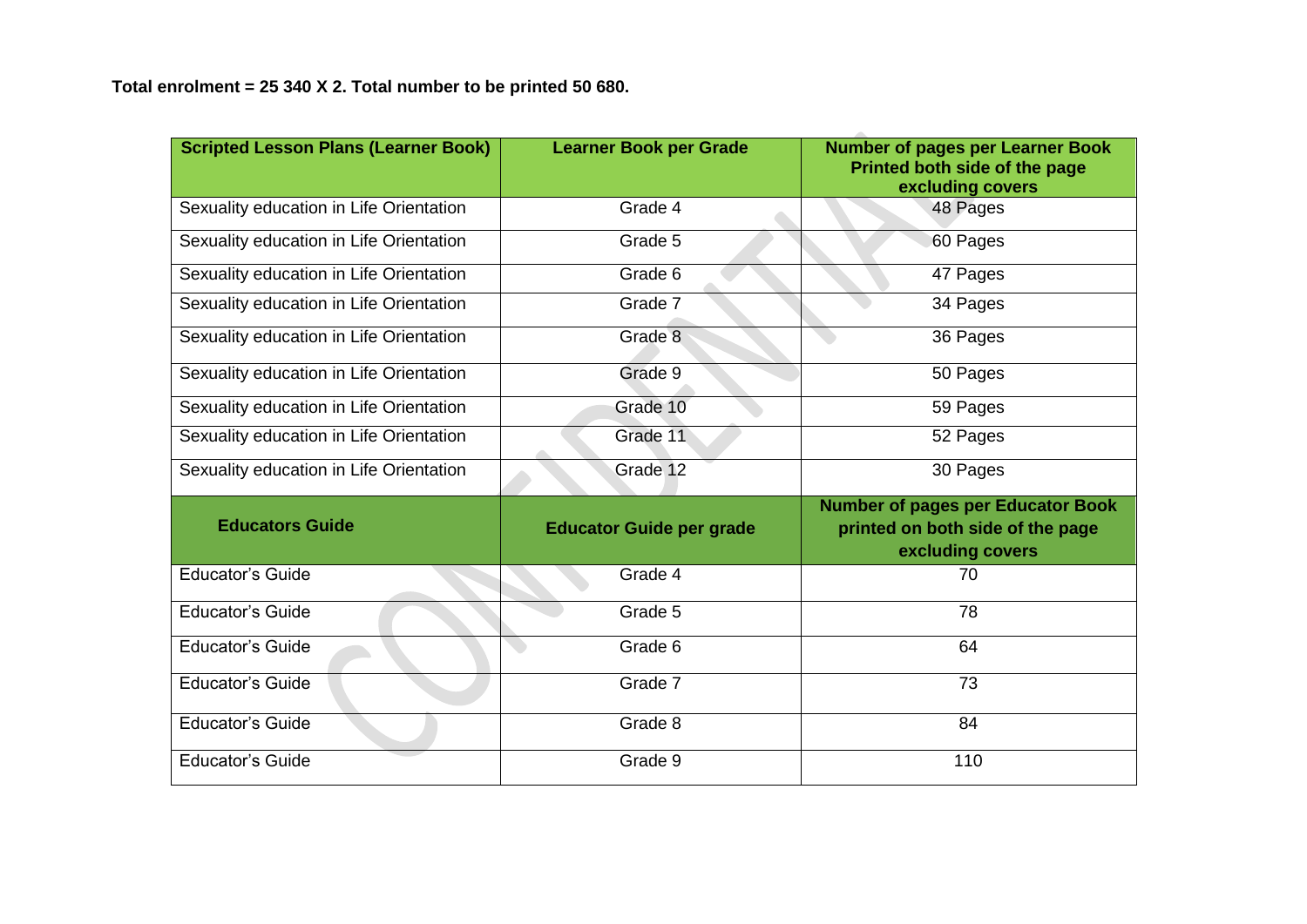| <b>Educator's Guide</b> | Grade 10 | 111 |
|-------------------------|----------|-----|
| Educator's Guide        | Grade 11 | 96  |
| <b>Educator's Guide</b> | Grade 12 | 56  |

Primary Schools contact persons and physical address, Johannesburg South Education District

| <b>NAME OF</b>      | <b>PHYSICAL ADRESS</b>       | <b>PRINCIPAL</b>    | <b>SCHOOL</b>  | <b>EMAIL</b>                        | <b>CELL</b>  |
|---------------------|------------------------------|---------------------|----------------|-------------------------------------|--------------|
| <b>SCHOOL</b>       |                              |                     | <b>CONTACT</b> |                                     | <b>PHONE</b> |
| LAWLEY              | 461, 3RD AVENUE,             | <b>MR JOSEPH</b>    | 0102300061     | lawleyprimary2010@gmail.com         | 076985472    |
| <b>PRIMARY</b>      | ENNERADALE,                  | <b>BUTHELEZI</b>    |                |                                     | 6            |
| <b>SCHOOL</b>       | JOHANNESBURG,                |                     |                |                                     |              |
| <b>MADIBA</b>       | 2637, HIBISCUS CRESCENT,     | <b>TERESSA</b>      | 0118551455     | madibaschool@webmail.co.za          | 082552679    |
| <b>PRIMARY</b>      | LENASIA SOUTH,               | <b>FIKILE</b>       |                |                                     | 8            |
| <b>SCHOOL</b>       | <b>JOHANNESBURG</b>          | <b>KHUMALO</b>      |                |                                     |              |
| THUTHUKANI-         | 1042, TWEEDE STREET,         | <b>THANDUXOLO</b>   | 0106150863     | thuthukatswe@yahoo.co.za            | 082561668    |
| <b>TSWELOPELE</b>   | FINETOWN, GRASMERE,          | <b>GIVEN SIBEKO</b> |                |                                     |              |
| <b>PRIMARY</b>      | <b>JOHANNESBURG</b>          |                     |                |                                     |              |
| <b>SCHOOL</b>       |                              |                     |                |                                     |              |
| <b>FINETOWN</b>     | 2598, FINESTREET,            | <b>MUTHUPHEI</b>    | 0118552167     | finetownprimaryschool2010@gmail.com | 082552378    |
| <b>PRIMARY</b>      | FINETOWN,                    | <b>THOMSON</b>      |                |                                     |              |
| <b>SCHOOL</b>       | <b>JOHANNESBURG</b>          | NETILI              |                |                                     |              |
| <b>BUYANI</b>       | 2022, CENTRAL STREET,        | <b>LAZAROUS</b>     | 0102300041     | lazarousbaloyi2@gmail.com           | 082600743    |
| <b>PRIMARY</b>      | FINETOWN,                    | <b>BALOYI</b>       |                |                                     | 3            |
| <b>SCHOOL</b>       | <b>JOHANNESBURG</b>          |                     |                |                                     |              |
| <b>OLIFANTSVLEI</b> | 1, LENASIA ROAD,             | <b>TSHIKOVHI</b>    | 0118591512     | olifantsvlei@gmail.com              | 082556002    |
| PRIMARY FARM        | <b>PORTIONS 15 &amp; 27,</b> | <b>NNDITSHENI</b>   |                |                                     | 3            |
| <b>SCHOOL</b>       | EIKENHOF,                    | <b>STANLEY</b>      |                |                                     |              |
|                     | <b>JOHANNESBURG</b>          |                     |                |                                     |              |
| <b>IGUGULETHU</b>   | 1352, EXTENSION              | <b>MR MOKHETHI</b>  | 0825537032     | igugulethuprimary1352@gmail.com     | 082553703    |
| <b>PRIMARY</b>      | <b>1VLAKFONTEIN, KIASHA</b>  |                     |                |                                     | 2            |
| <b>SCHOOL</b>       | PARK, JOHANNESBURG           |                     |                |                                     |              |
| <b>KANANA PARK</b>  | 2357, LERATO STREET,         | <b>MAMOKETE</b>     | 0118501166     | kananaparkprimary@gmail.com         | 082553138    |
| <b>PRIMARY</b>      | <b>EXTENSION 3 KANANA</b>    | <b>ELIZABETH</b>    |                |                                     |              |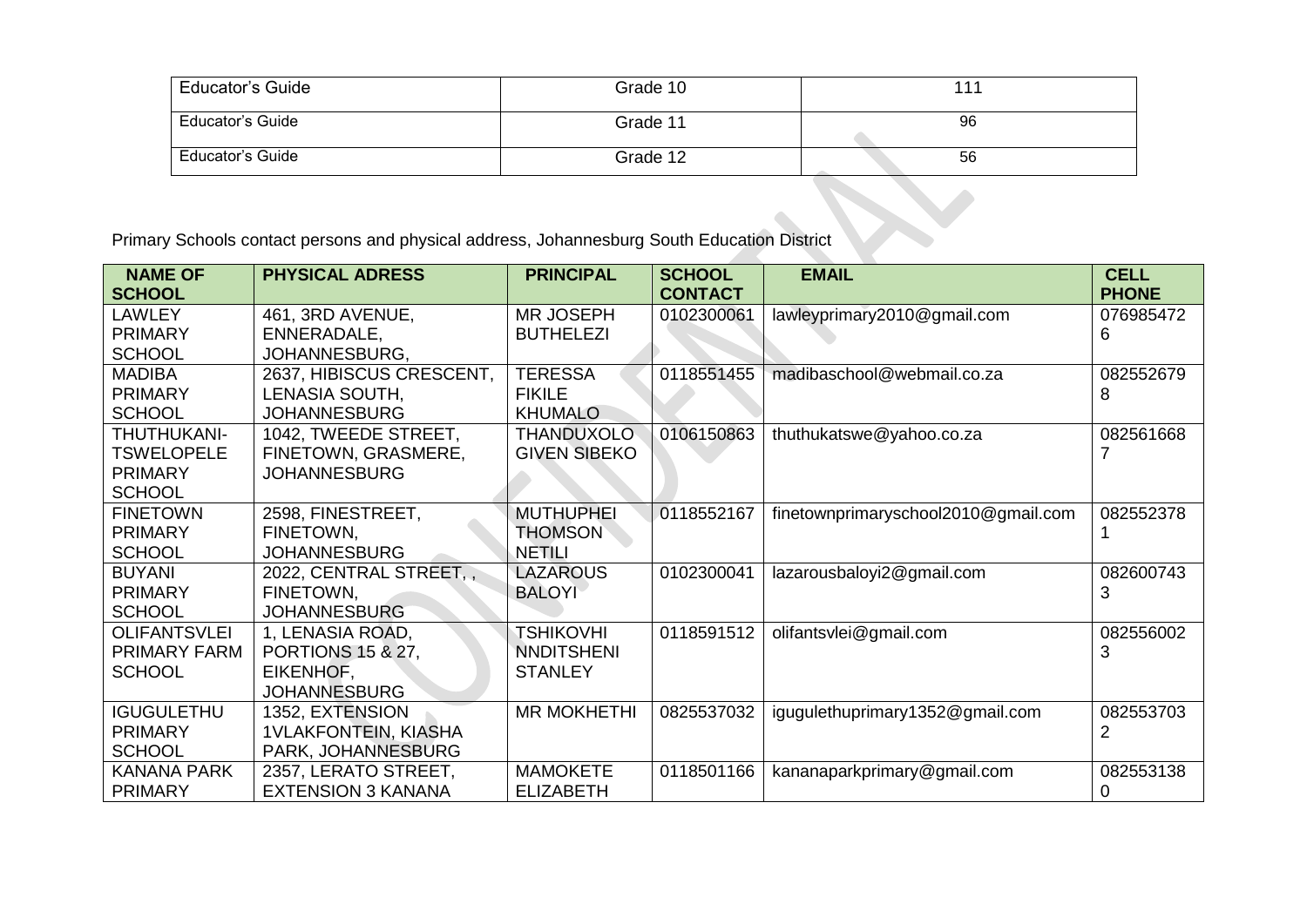| <b>SCHOOL</b>                                                          | PARK, KANANA PARK,<br><b>JOHANNESBURG</b>                                  | <b>MNCUBE</b>                                      |            |                                    |                |
|------------------------------------------------------------------------|----------------------------------------------------------------------------|----------------------------------------------------|------------|------------------------------------|----------------|
| LANGALIBALEL<br>E DUBE<br><b>PRIMARY</b><br><b>SCHOOL</b>              | 6400, LAKESIDE EXT 2,<br><b>ORANGE FARM,</b><br><b>JOHANNESBURG</b>        | <b>AYANDA</b><br><b>MALUNGA</b>                    | 0719879265 | info.langalibalele@gmail.com       | 083553316<br>8 |
| MOTHEO-<br><b>FOUNDATION</b><br><b>PRIMARY</b><br><b>SCHOOL</b>        | 88, BARRACUDA ROAD,<br>LAWLEY EXT 1,<br>ENNERDALE,<br><b>JOHANNESBURG</b>  | <b>PULE THOMAS</b><br><b>MOKELE</b>                | 0118553156 | motheofoundation.p@gmail.com       | 825533269      |
| <b>INKULULEKO</b><br><b>YESIZWE</b><br><b>PRIMARY</b><br><b>SCHOOL</b> | 5608, SCORPION ROAD,<br><b>VLAKFONTEIN, LENASIA</b><br>SOUTH, JOHANNESBURG | <b>ZEBULON</b><br><b>MAKITLA</b>                   | 0817267413 | inkululekoyesizweprimary@gmail.com | 082553279<br>8 |
| <b>STEVE BIKO</b><br><b>PRIMARY</b><br><b>SCHOOL</b>                   | 5083, JIKELEZA DRIVE,<br>ORANGE-FARM, ORANGE-<br>FARM, JOHANNESBURG        | <b>MR. NELSON</b><br><b>MUKHUFHI</b>               | 0118501088 | steveprimary6@gmail.com            | 082553326<br>0 |
| <b>GOVAN MBEKI</b><br><b>PRIMARY</b><br><b>SCHOOL</b>                  | 6964, 6964 DRIEZIEK 3,<br><b>ORANGE FARM, ORANGE</b><br>FARM, JOHANNESBURG | <b>MICHEAL</b><br><b>MOETI KELE</b>                | 0118501041 | bramikemoeti@gmail.com             | 082552515<br>6 |
| <b>TIISETSO-</b><br><b>BEKEZELA</b><br><b>PRIMARY</b><br><b>SCHOOL</b> | 476, GRACE STR., KANANA<br>PARK, KIASHA PARK,<br><b>JOHANNESBURG</b>       | <b>THANDIWE</b><br><b>MAZIBUKO</b>                 | 0102300929 | bekezela2011@gmail.com             | 082553950<br>7 |
| <b>STRETFORD</b><br><b>EXT 8 PRIMARY</b><br><b>SCHOOL</b>              | 14557, STRETFORD EXT 8,<br><b>ORANGE FARM.</b><br><b>JOHANNESBURG</b>      | <b>FIKILE</b><br><b>CATHERINE</b><br><b>THWALA</b> | 0118501042 | stretfordprimary@gmail.com         | 072745105<br>7 |
| <b>AHANANG</b><br><b>INTERMEDIATE</b><br><b>SCHOOL</b>                 | 943, TWALA, POORTJIE,<br>LENASIA, JOHANNESBURG                             | <b>MICHEAL</b><br><b>SEKOPANE</b>                  | 0118505323 | info.ahanangprimary@gmail.com      | 073396647<br>7 |
| MFUNDO-MTOTI<br><b>PRIMARY</b><br><b>SCHOOL</b>                        | 1366, NTUTHUKO STREET,<br>POORTJIE, LENASIA,<br><b>JOHANNESBURG</b>        | <b>AARON</b><br><b>NDWENJANE</b><br><b>NHLAPO</b>  | 0118503748 | info.mfundomtoti@gmail.com         | 082552396<br>4 |
| <b>POHOPEDI</b><br><b>PRIMARY</b><br><b>SCHOOL</b>                     | 1366, NTHUTHUKO STREET,<br>POORTJIE,<br><b>JOHANNESBURG</b>                | <b>THANDI</b><br><b>NZIMANDE</b>                   | 0118507609 | pohopediprimary@gmail.com          | 082553989<br>9 |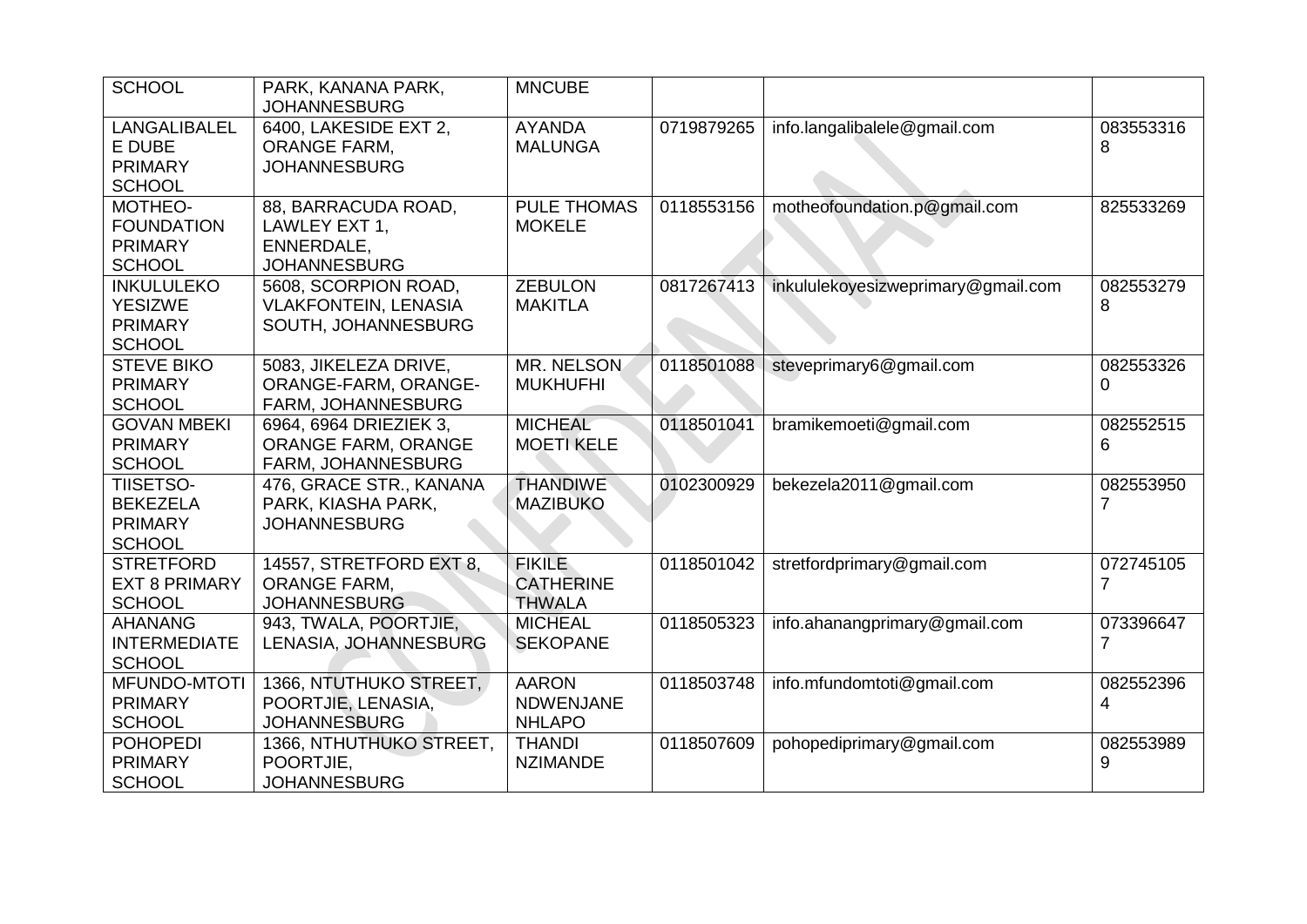| <b>LESEDI LA</b><br><b>KRESTE</b><br><b>ANGLICAN</b><br><b>PRIMARY</b><br><b>SCHOOL</b> | 14575, EXT.8A, ORANGE<br>FARM, JOHANNESBURG | <b>MOROENG</b><br><b>SEBATLELO</b> | 0118501031 | nowesebatlelo@gmail.com             | 082553317 |
|-----------------------------------------------------------------------------------------|---------------------------------------------|------------------------------------|------------|-------------------------------------|-----------|
| <b>ITEMOHENG</b>                                                                        | 1190, DRIEZIEK EXT 4,                       | <b>MBHASOBHI</b>                   | 0118501055 | itemohengprimaryschool@gmail.com    | 082557128 |
| <b>PRIMARY</b>                                                                          | <b>ORANGE FARM,</b>                         | <b>VINCENT</b>                     |            |                                     | 8         |
| <b>SCHOOL</b>                                                                           | <b>JOHANNESBURG</b>                         | <b>DLADLA</b>                      |            |                                     |           |
| <b>MADUME</b>                                                                           | 6274, EXT. 4, ORANGE                        | <b>MAHOMED</b>                     | 0118507810 | madumeprimary2013@gmail.com         | 082553311 |
| <b>PRIMARY</b>                                                                          | FARM, ORANGE FARM,                          | <b>FAROUK</b>                      |            |                                     | 4         |
| <b>SCHOOL</b>                                                                           | <b>JOHANNESBURG</b>                         | <b>KHAKIE</b>                      |            |                                     |           |
| <b>MOYISELA</b>                                                                         | 11823, MODISELLE STR,                       | <b>ABIGAIL</b>                     | 0118501159 | moyiselaprimaryschool@gmail.com     | 082553709 |
| <b>PRIMARY</b>                                                                          | ORANGE FARM,,                               | <b>RAMOTSEOA</b>                   |            |                                     | 2         |
| <b>SCHOOL</b>                                                                           | <b>JOHANNESBURG</b>                         |                                    |            |                                     |           |
| <b>NOMINI</b>                                                                           | 5786, STAND 5786, ORANGE                    | <b>SURESHNEE</b>                   | 0118501176 | govender.sureshnee@yahoo.com        | 082553304 |
| <b>PRIMARY</b>                                                                          | FARM, JOHANNESBURG                          | <b>DEVI</b>                        |            |                                     | 6         |
| <b>SCHOOL</b>                                                                           |                                             | <b>GOVENDER</b>                    |            |                                     |           |
| <b>PUDUMO</b>                                                                           | 4636, PUDUMO DRIVE,                         | <b>ITUMELENG</b>                   | 0118506579 | pudumop@workmail.co.za              | 082553950 |
| <b>PRIMARY</b>                                                                          | ORANGE FARM, ORANGE                         | <b>JOHANNES</b>                    |            |                                     |           |
| <b>SCHOOL</b>                                                                           | FARM, JOHANNESBURG                          | <b>SERUOE</b>                      |            |                                     |           |
| QOQISIZWE                                                                               | 3713, MSHENGU STREET,                       | <b>DAVID</b>                       | 0118501020 | qoqisizwe@gmail.com                 | 082553683 |
| <b>PRIMARY</b>                                                                          | <b>ORANGE FARM,</b>                         | <b>PHATSWANA</b>                   |            |                                     | 9         |
| <b>SCHOOL</b>                                                                           | <b>JOHANNESBURG</b>                         | <b>PITSO</b>                       |            |                                     |           |
| QHAKAZANI                                                                               | 1843, PALMS ROAD,                           | <b>JUDITH</b>                      | 0844182803 | qhakazaniprimaryschool2010@gmail.co | 082043343 |
| <b>PRIMARY</b>                                                                          | LAKESIDE EXT. 1, ORANGE                     | <b>TLAAPANE</b>                    |            | m                                   | 6         |
| <b>SCHOOL</b>                                                                           | <b>FARM, JOHANNESBURG</b>                   |                                    |            |                                     |           |
| <b>RADIPABI</b>                                                                         | 12830, EXT 7B, ORANGE                       | <b>DINAH ZANELE</b>                | 0118506913 | radipabiprimary@gmail.com           | 082557125 |
| <b>PRIMARY</b>                                                                          | FARM, , JOHANNESBURG                        | <b>MASHUGANE</b>                   |            |                                     | 3         |
| <b>SCHOOL</b>                                                                           |                                             |                                    |            |                                     |           |
| <b>REAMOHETSOE</b>                                                                      | 3461, POPPY STREET,                         | <b>REBECCA</b>                     | 0118501086 | reamohetsoeprimary@gmail.com        | 082553701 |
| <b>PRIMARY</b>                                                                          | <b>DRIEZIK EXT 1, ORANGE</b>                | <b>NOMASONTO</b>                   |            |                                     | 3         |
| <b>SCHOOL</b>                                                                           | FARM, JOHANNESBURG                          | <b>MANKAYE</b>                     |            |                                     |           |
| <b>REFALLETSE</b><br><b>PRIMARY</b>                                                     | 17114, STRETFORD 9,<br><b>ORANGE FARM.</b>  | <b>MBOKANE</b><br><b>SIPHIWO</b>   | 0825523821 | refalletseprimary331249@gmail.com   | 082552382 |
| <b>SCHOOL</b>                                                                           | <b>JOHANNESBURG</b>                         | <b>AMOS</b>                        |            |                                     |           |
| <b>REKGUTLILE</b>                                                                       | 14501, EXTENTIION 8B,                       | <b>SAMUEL</b>                      | 0118500260 | rekgutlileprimary2010@gmail.com     | 082553727 |
|                                                                                         |                                             |                                    |            |                                     |           |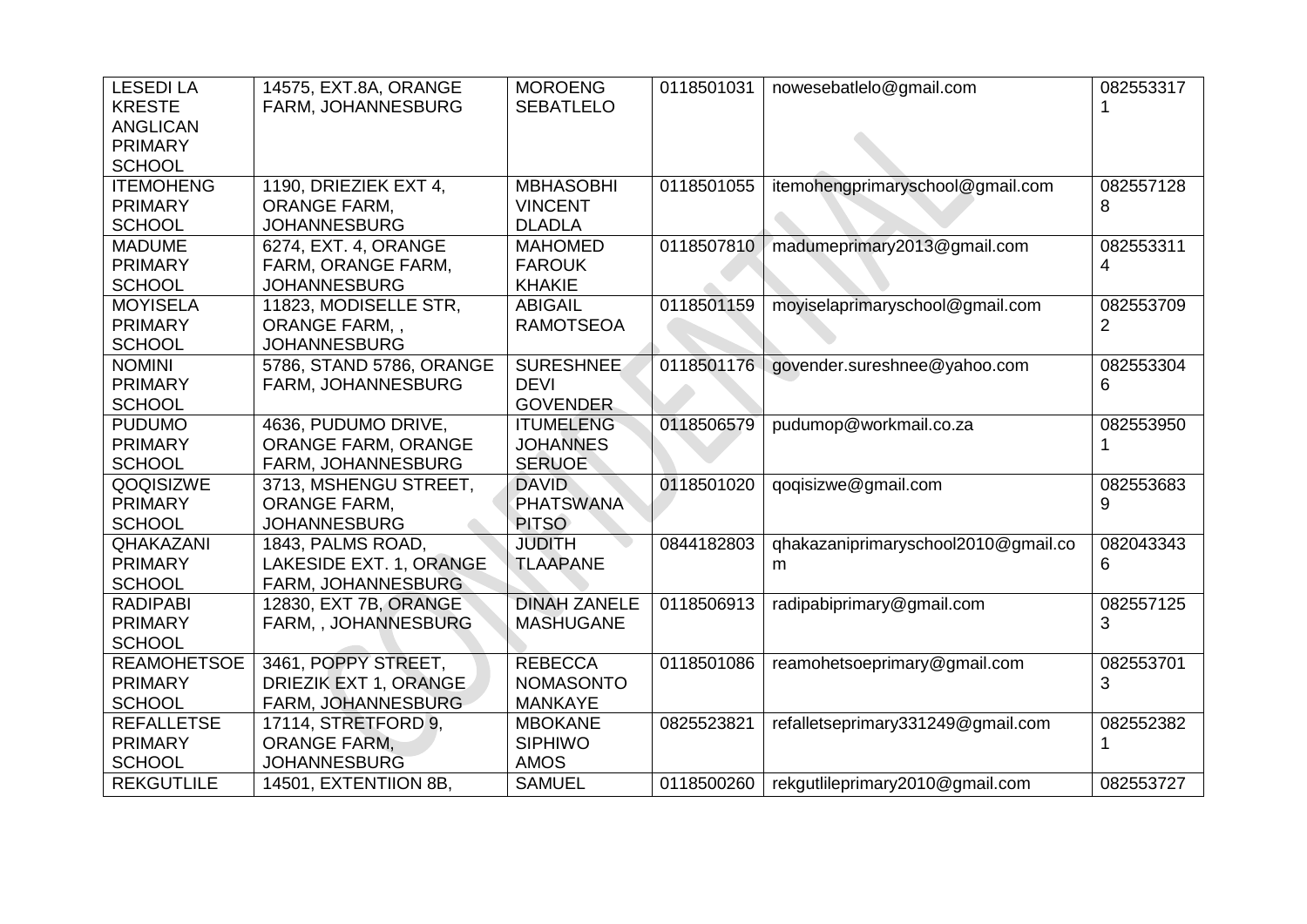| <b>PRIMARY</b>    | ORANGE-FARM,            | <b>MORAKE</b>       |            |                                | 1              |
|-------------------|-------------------------|---------------------|------------|--------------------------------|----------------|
| <b>SCHOOL</b>     | <b>JOHANNESBURG</b>     | <b>LETENO MILE</b>  |            |                                |                |
| <b>THAMSANQA</b>  | 12248, EXTENSION 7A,    | <b>AIFHELI</b>      | 0118501021 | thamsangasecondary@gmail.com   | 082553566      |
| <b>SECONDARY</b>  | ORANGEFARM,             | <b>WILLIKAS</b>     |            |                                | 3              |
| <b>SCHOOL</b>     | JOHANNESBURG,           | <b>MALEBA</b>       |            |                                |                |
| <b>SEIPONE</b>    | 9898, EXT 6 A, ORANGE   | <b>TEBOHO PAPI</b>  | 0118501150 | seiponeprimaryschool@gmail.com | 082557101      |
| <b>PRIMARY</b>    | FARM, JOHANNESBURG,     | <b>RADEBE</b>       |            |                                | 7              |
| <b>SCHOOL</b>     | <b>JOHANNESBURG</b>     |                     |            |                                |                |
| <b>TSHEPANA</b>   | 12655, VILAKAZI STREET, | <b>MAEDI MARIA</b>  | 0118501070 | tshepanaprimar@gmail.com       | 082552397      |
| <b>PRIMARY</b>    | EXT 7A STRETFORD,       | <b>MOJAKI</b>       |            |                                | $\overline{2}$ |
| <b>SCHOOL</b>     | <b>ORANGE FARM,</b>     |                     |            |                                |                |
|                   | <b>JOHANNESBURG</b>     |                     |            |                                |                |
| <b>VULINDLELA</b> | 2321, ORANGE FARM EXT1, | <b>NTSALA</b>       | 0847989968 | ntsalaphoka@gmail.com          | 084458334      |
| <b>PRIMARY</b>    | <b>ORANGE FARM,</b>     | <b>PHOKA</b>        |            |                                | 4              |
| <b>SCHOOL</b>     | <b>JOHANNESBURG</b>     |                     |            |                                |                |
| <b>ZONKIZIZWE</b> | 1510, EXT 1, ORANGE     | <b>NKWE</b>         | 0105990011 | zonkizizweprimary@gmail.com    | 082553739      |
| <b>PRIMARY</b>    | FARM, ORANGE FARM,      | <b>AMBROSE</b>      |            |                                | 3              |
| <b>SCHOOL</b>     | <b>JOHANNESBURG</b>     | <b>KOBOEKAE</b>     |            |                                |                |
| <b>INTLONIPHO</b> | 1199, ARENA, ORANGE     | <b>DAVID TATOLO</b> | 0118501053 | intloniphoprimary1@gmail.com   | 082552389      |
| <b>PRIMARY</b>    | FARM, JOHANNESBURG      | <b>MALAY</b>        |            |                                | 3              |
| <b>SCHOOL</b>     |                         |                     |            |                                |                |
| <b>LAUS DEO</b>   | 8395, EXT 6A, ORANGE    | <b>MATHOLOSE</b>    | 0118501047 | paulmp@absamail.co.za          | 082553946      |
| <b>PRIMARY</b>    | FARM, JOHANNESBURG      | <b>PAULUS</b>       |            |                                | 4              |
| <b>SCHOOL</b>     |                         | NTSHUMAYEL          |            |                                |                |
|                   |                         | $\circ$             |            |                                |                |
|                   |                         |                     |            |                                |                |
|                   |                         |                     |            |                                |                |
|                   |                         |                     |            |                                |                |
|                   |                         |                     |            |                                |                |
|                   |                         |                     |            |                                |                |
|                   |                         |                     |            |                                |                |
|                   |                         |                     |            |                                |                |
|                   |                         |                     |            |                                |                |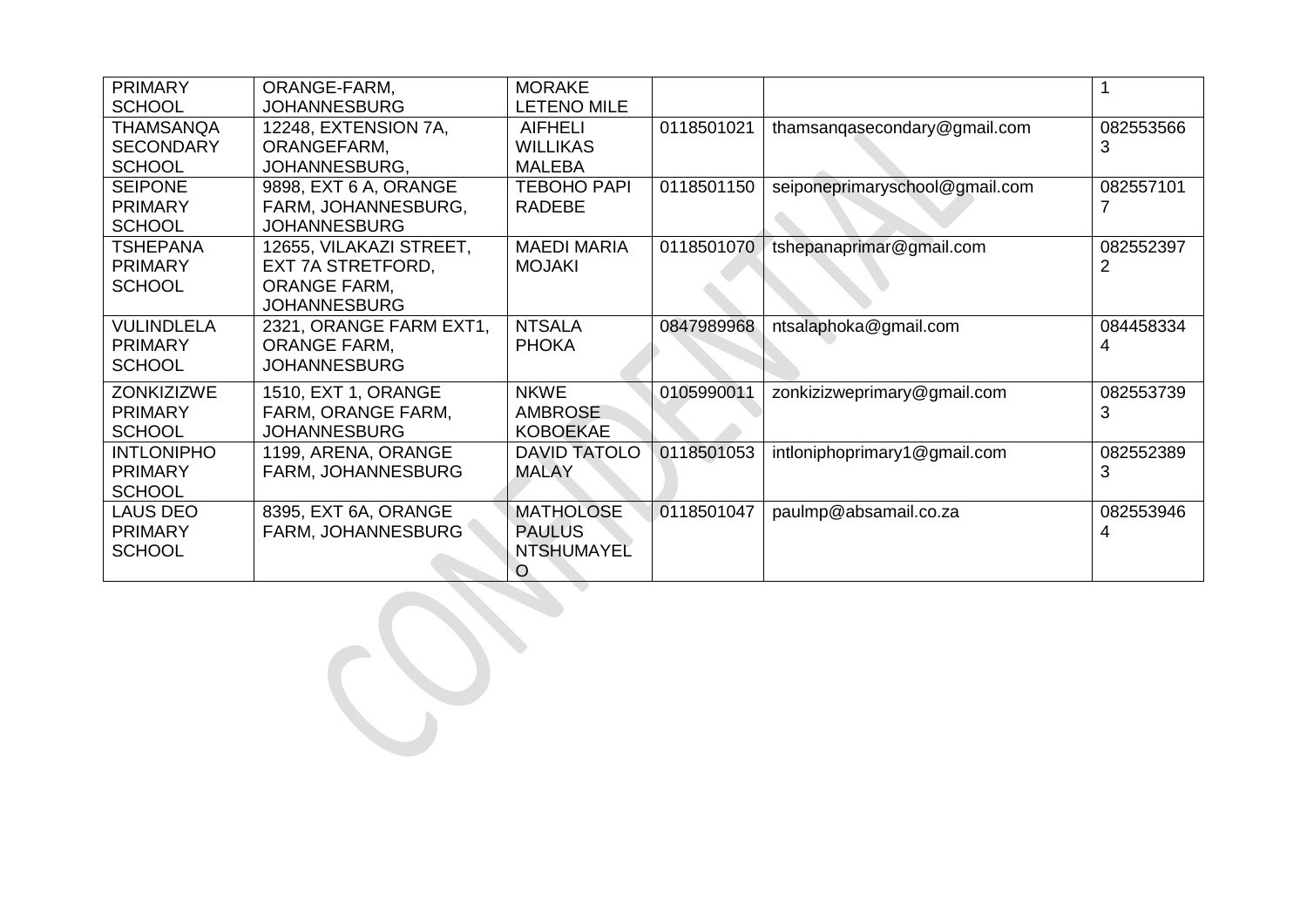Secondary Schools contact persons and physical address, Johannesburg South Education District

|                 | <b>NAME OF</b>                    |                                 |                   | <b>SCHOOL</b>  |                                       |                  |
|-----------------|-----------------------------------|---------------------------------|-------------------|----------------|---------------------------------------|------------------|
| <b>Nat EMIS</b> | <b>SCHOOL</b>                     | <b>PHYSICAL ADRESS</b>          | <b>PRINCIPAL</b>  | <b>CONTACT</b> | <b>EMAIL</b>                          | <b>CELLPHONE</b> |
| 700110015       | <b>DALEVIEW</b>                   | 1, C/O VAN                      | <b>LEAH NOGE</b>  | 0873301478     | daleviewsecondary@gmail.com           | 0833196390       |
|                 | <b>SECONDARY</b>                  | <b>ROOYEN</b>                   |                   |                |                                       |                  |
|                 | <b>SCHOOL</b>                     | <b>CRESCENT &amp;</b>           |                   |                |                                       |                  |
|                 |                                   | SAMUEL ROAD,                    |                   |                |                                       |                  |
|                 |                                   | EXT. 9,                         |                   |                |                                       |                  |
|                 |                                   | ENNERDALE,                      |                   |                |                                       |                  |
|                 |                                   | <b>JOHANNESBURG</b>             |                   |                |                                       |                  |
| 700400235       | QALABOTJHA                        | 3041, LONGCLAW                  | <b>PHALANNDWA</b> | 0118593010     | qalabotjhasec@gmail.com               | 0825526535       |
|                 | <b>SECONDARY</b>                  | ROAD EXT3,                      | <b>AZWINNDINI</b> |                |                                       |                  |
|                 | <b>SCHOOL</b>                     | <b>VLAKFONTEIN,</b>             | <b>ROPHUS</b>     |                |                                       |                  |
|                 |                                   | LENASIA SOUTH,                  |                   |                |                                       |                  |
|                 |                                   | <b>JOHANNESBURG</b>             |                   |                |                                       |                  |
| 700111658       | <b>MOSES MAREN</b>                | 316, EIKENHOF                   | <b>LINDIWE</b>    | 0118591460     | mosesmaren.missiontechnical@gmail.com | 0815379828       |
|                 | <b>MISSION</b>                    | ROAD, EIKENHOF,                 | <b>DINAH</b>      |                |                                       |                  |
|                 | <b>TECHNICAL</b>                  | JOHANNESBURG,                   | <b>MAGODA</b>     |                |                                       |                  |
|                 | <b>SECONDARY</b>                  |                                 |                   |                |                                       |                  |
|                 | <b>SCHOOL</b>                     |                                 |                   |                |                                       |                  |
| 700321554       | <b>THUSA-</b>                     | 1196, TWALA,                    | <b>GOMBA J</b>    | 0828343760     | thusasetjhaba@gmail.com               | 0835539534       |
|                 | <b>SETJHABA</b>                   | POORTJIE<br><b>JOHANNESBURG</b> |                   |                |                                       |                  |
|                 | <b>SECONDARY</b><br><b>SCHOOL</b> |                                 |                   |                |                                       |                  |
| 700330696       | AHA-THUTO                         | 12221, EXTENSION                | <b>BESSIE</b>     | 0118501082     | ahathuto1@gmail.com                   | 0825539378       |
|                 | <b>SECONDARY</b>                  | 7B, ORANGE FARM,                | <b>MAKGOTSO</b>   |                |                                       |                  |
|                 | <b>SCHOOL</b>                     | <b>JOHANNESBURG</b>             | <b>MOTSOENENG</b> |                |                                       |                  |
| 700330969       | <b>LESHATA</b>                    | 9039, EXT 6B,                   | <b>MOEKETSI</b>   | 0118501087     | leshatasecschool@gmail.com            | 0710200822       |
|                 | <b>SECONDARY</b>                  | <b>ORANGE FARM,</b>             | <b>BERNARD</b>    |                |                                       |                  |
|                 | <b>SCHOOL</b>                     | JOHANNESBURG,                   | <b>MOLELEKOA</b>  |                |                                       |                  |
| 700331181       | QOQA                              | 3712, MSHENGU,                  | <b>ELELWANI</b>   | 0118501017     | qoqasec@qmail.com                     | 0825537296       |
|                 | <b>SECONDARY</b>                  | <b>ORANGE FARM,</b>             | <b>AMON</b>       |                |                                       |                  |
|                 | <b>SCHOOL</b>                     | <b>ORANGE FARM,</b>             | <b>NTHANGENI</b>  |                |                                       |                  |
|                 |                                   | <b>JOHANNESBURG</b>             |                   |                |                                       |                  |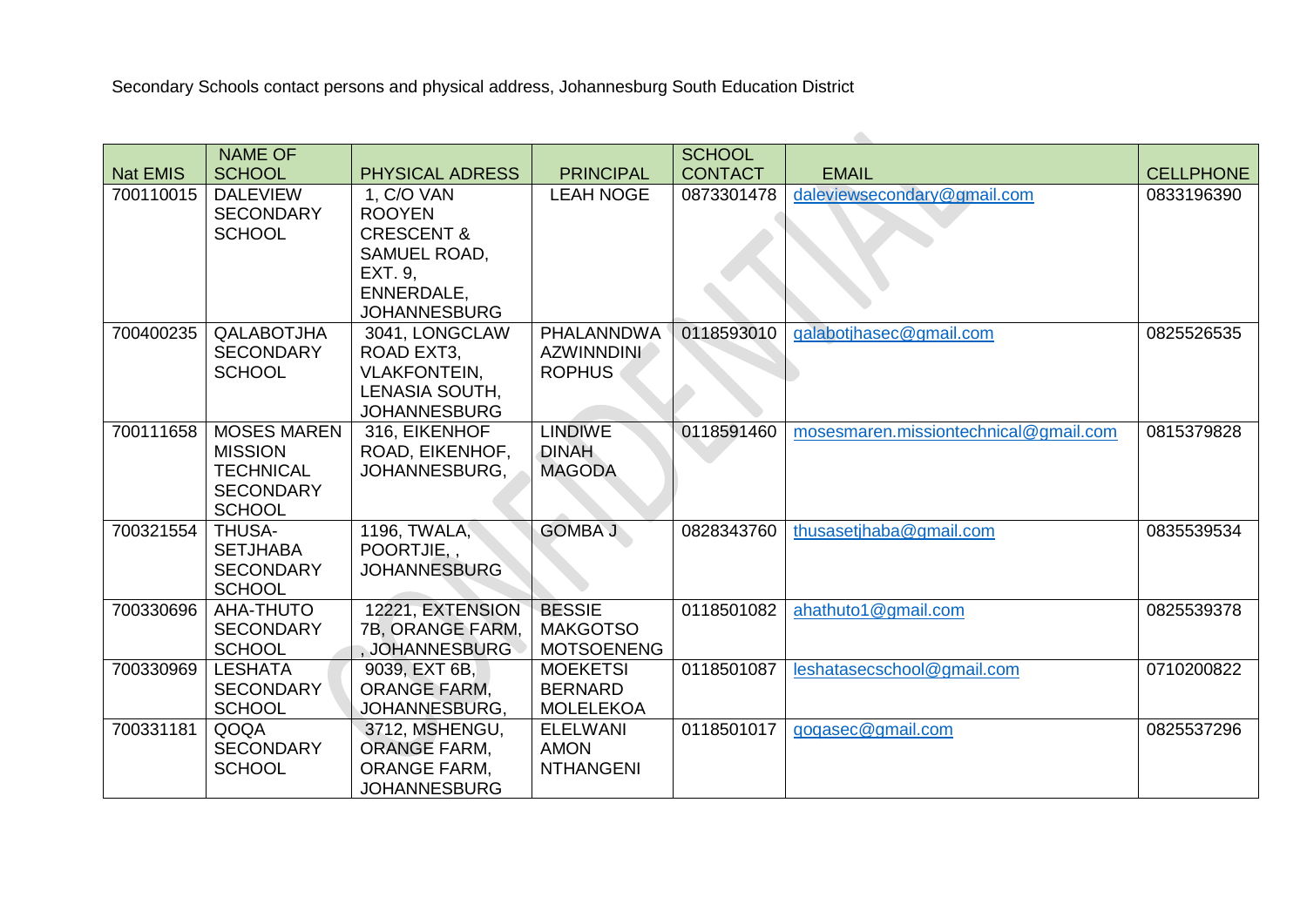| 700331215 | <b>RAPHELA</b><br><b>SECONDARY</b><br><b>SCHOOL</b>                    | 5450, STRETFORD<br>2, EXTENSION 3,<br><b>ORANGE FARM,</b><br><b>JOHANNESBURG</b>                                        | <b>NHLANGANISO</b><br><b>FAKU</b>                     | 0118500406 | raphelasecondary@gmail.com             | 721356540  |
|-----------|------------------------------------------------------------------------|-------------------------------------------------------------------------------------------------------------------------|-------------------------------------------------------|------------|----------------------------------------|------------|
| 700331504 | <b>VULANINDLELA</b><br><b>SECONDARY</b><br><b>SCHOOL</b>               | 4896, EXT 2,<br><b>ORANGE FARM,</b><br><b>ORANGE FARM,</b><br><b>JOHANNESBURG</b>                                       | <b>BEKOKWAKHE</b><br><b>LINDSAY</b><br><b>DUBE</b>    | 0827478206 | vulanindlela@gmail.com                 | 0827478206 |
| 700331546 | <b>SAKHISIZWE</b><br><b>SECONDARY</b><br><b>SCHOOL</b>                 | 2358, GRACE<br>STREET,<br>TOWNSHIP,<br>GRASMERE,<br><b>JOHANNESBURG</b>                                                 | <b>MOLAOTSE</b><br><b>GODFREY</b>                     | 0118501093 | sakhisizwesecondary@gmail.com          | 0825525185 |
| 700331611 | <b>JABULILE</b><br><b>SECONDARY</b><br><b>SCHOOL</b>                   | 982, MOFOKENG,<br><b>ORANGE FARM,,</b><br><b>JOHANNESBURG</b>                                                           | <b>BUTHELEZI BB</b>                                   | 0118501127 | jabulilesecondary@gmail.com            | 0798351810 |
| 700331645 | <b>THETHA</b><br><b>SECONDARY</b><br><b>SCHOOL</b>                     | 1218, DRIEZIEK<br><b>EXTENSION</b>                                                                                      | <b>MEHLAPE M,J</b>                                    | 0106120364 | thethasecondary2010@gmail.com          | 0825524092 |
| 700331950 | <b>MPHETHI</b><br><b>MAHLATSI</b><br><b>SECONDARY</b><br><b>SCHOOL</b> | 13745, VINCENT<br><b>SRTEET EXT 8B.</b><br><b>ORANGE FARMS.</b><br><b>JOHANNESBURG</b><br>SOUTH,<br><b>JOHANNESBURG</b> | <b>MXOLISI</b><br><b>PEACEMAKER</b><br><b>MAMKELI</b> | 0118501000 | mphethimahlatsi@gmail.com              | 0825537428 |
| 700111823 | <b>ELETHU</b><br><b>THEMBA</b><br><b>PUBLIC</b><br><b>SCHOOL</b>       | 51 kliprivier Road,<br>Eikonhof,<br>Johannesburg,                                                                       | ESME'<br>PHUMZILE<br><b>MHLONGO</b>                   | 0119486139 | elethuthembapublucschool2010@gmail.com | 0825523968 |
| 700400394 | <b>FINE TOWN</b><br><b>SECONDARY</b><br><b>SCHOOL</b>                  | 6675, PHILLIP<br>STREET,<br>FINETOWN,<br><b>GRASMERE,</b><br><b>JOHANNESBURG</b>                                        | <b>SYDNEY</b><br><b>GAZIDE</b>                        | 0118559345 | finetown.secondary.gov@gmail.com       | 0826007510 |
| 700400429 | <b>LAWLEY</b><br><b>SECONDARY</b>                                      | 6961, THABANG<br>STREET,                                                                                                | <b>ABEL AUPA</b><br><b>SEHANKA</b>                    | 0825616369 | lawleysecondary@gmail.com              | 0825616369 |